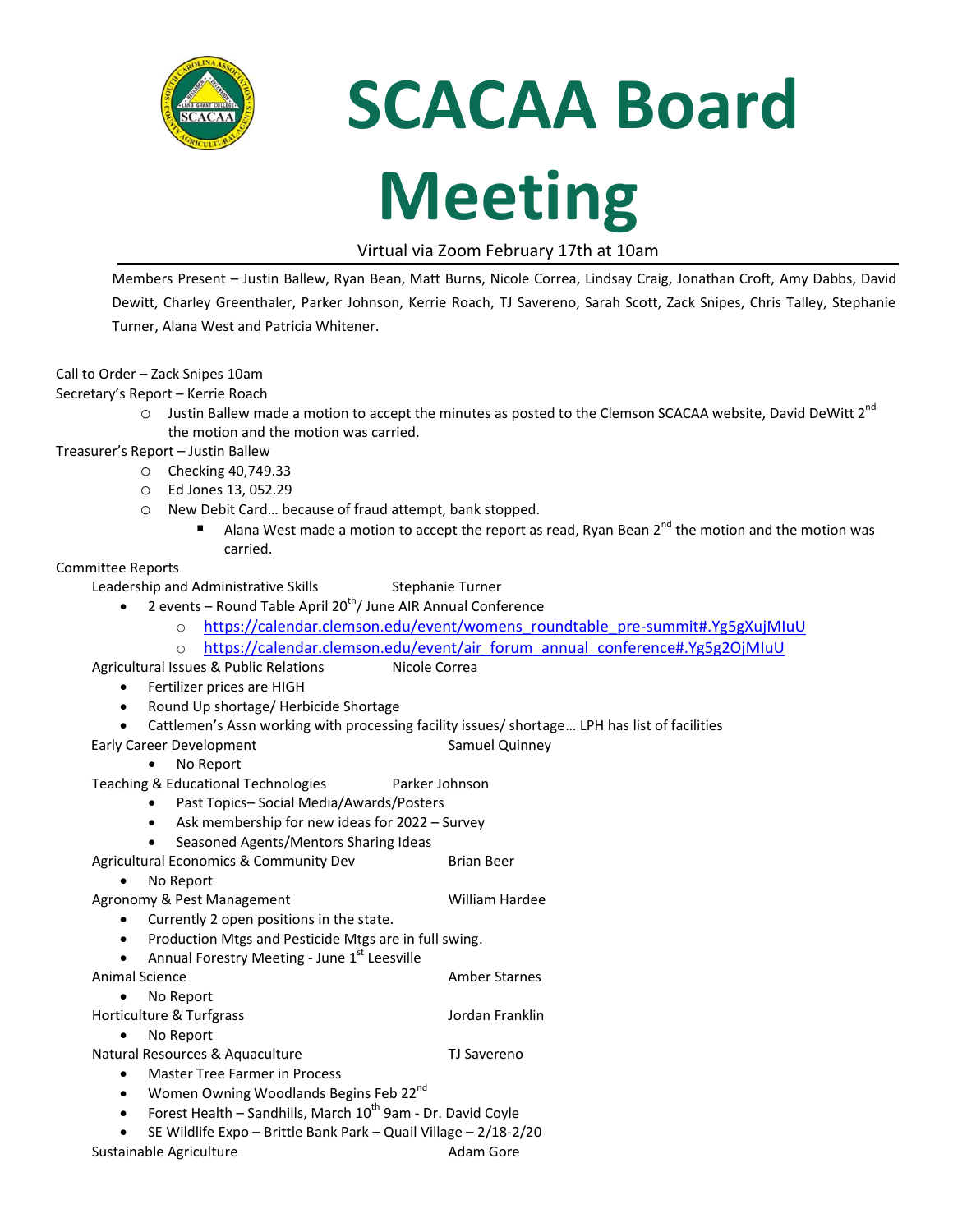- New book available from SARE titled "Manage Weeds on Your Farm" which focus on ecological weed control. <https://www.sare.org/resources/manage-weeds-on-your-farm/>
- If any agent is, or works with a graduate student, that is researching topics related to sustainable ag, SARE has a grant deadline of May 6, 2022[:https://southern.sare.org/grants/apply-for-a-grant/graduate-student-grants/](https://southern.sare.org/grants/apply-for-a-grant/graduate-student-grants/)
- Carolina Farm Stewardship has a few webinar opportunities:
	- o **Organic Growers School Holistic Crop Management Workshop Series**: Organic Growers School is excited to bring this training opportunity to Southern Appalachia in partnership with Certified Naturally Grown. Holistic Crop Management aka CNG's Bootcamp South, is a six-part webinar series led by local farmers and agricultural resource specialists. Growers will gain the tools to manage soil health, weeds, pests and diseases for whole-farm success. <https://www.carolinafarmstewards.org/event/holistic-crop-management-workshop-series/2022-02-15/>
	- o **Navigating the GAP Audit Training** If you plan to get GAP certified under the USDA Harmonized GAP Standard in 2022, this **FREE training series** is for you! We will take each section of the GAP audit in 1.5-hour chunks and break down, step-bystep, what you need to do to get GAP certified in this year. We will cover all the changes that became effective last May, and what we learned from helping farms get GAP certified throughout 2021. We love discussion and welcome farmers to come to the webinars with questions. <https://www.carolinafarmstewards.org/event/navigating-the-gap-audit-training-part-1-2022/>

| 4-H & Youth                                                                         | Patricia Whitener                                                                               |
|-------------------------------------------------------------------------------------|-------------------------------------------------------------------------------------------------|
| See Attached Report                                                                 |                                                                                                 |
| Communications                                                                      | Sarah Scott                                                                                     |
| Awards Deadline is March 15 <sup>th</sup><br>$\bullet$                              |                                                                                                 |
| Reminder will be sent next week<br>$\bullet$                                        |                                                                                                 |
| Take time to get to know the new website<br>$\bullet$                               |                                                                                                 |
| New Regional Chair, so follow up on all applications<br>$\bullet$                   |                                                                                                 |
| Save all applications in Word first<br>$\bullet$                                    |                                                                                                 |
| Scoring Rubric is Old Version<br>$\bullet$                                          |                                                                                                 |
| <b>Professional Excellence</b>                                                      | Amy Dabbs                                                                                       |
| No Report<br>$\bullet$                                                              |                                                                                                 |
| <b>Public Relations</b>                                                             | Charly McConnell                                                                                |
| $\bullet$                                                                           | Ag Awareness & Appreciation Award Deadline is March 15, no applications yet.                    |
| <b>Recognition &amp; Awards</b>                                                     | Jeff Fellers                                                                                    |
|                                                                                     | Friend of Extension, Certificate of Merit & Media Award, March 15 <sup>th</sup> , please submit |
| Scholarship                                                                         | <b>Lindsay Craig</b>                                                                            |
| No Report<br>$\bullet$                                                              |                                                                                                 |
| Search for Excellence                                                               | Ryan Bean                                                                                       |
| Deadline March 15th                                                                 |                                                                                                 |
| AM/PIC                                                                              | David DeWitt                                                                                    |
| Will report under 'New Business'.                                                   |                                                                                                 |
| Policy and Resolutions                                                              | Alana West                                                                                      |
| All updates have been made and are live online.                                     |                                                                                                 |
| Life Member                                                                         | <b>Matthew Burns</b>                                                                            |
| Nothing New, maintaining list.                                                      |                                                                                                 |
| Any members who pass, please share information to Matt.<br>$\bullet$                |                                                                                                 |
| Nominating                                                                          | Alana West                                                                                      |
| Starting process for nominations of appointments that are rolling off.<br>$\bullet$ |                                                                                                 |
| $\bullet$                                                                           | Will be sending a call for nominations out to membership before the annual meeting.             |
| <b>State Meeting Fund Raising</b>                                                   | Ryan Bean                                                                                       |
| Looking good so far, have had quite a few bites for sponsorships<br>$\bullet$       |                                                                                                 |
| Dobbins will support joint banquet again                                            |                                                                                                 |
| <b>Old Business</b>                                                                 |                                                                                                 |
| Policy Manual Updates - See Attachment<br>$\bullet$                                 |                                                                                                 |
| Updates have been made and are online<br>$\circ$                                    |                                                                                                 |
| Awards List Document - See Attachment                                               |                                                                                                 |
| List is online<br>$\circ$                                                           |                                                                                                 |
| Auditing Committee of Treasurers Books - 10/5 in Lexington                          |                                                                                                 |
| Took place on 10/5 and everything checked out correctly.<br>$\circ$                 |                                                                                                 |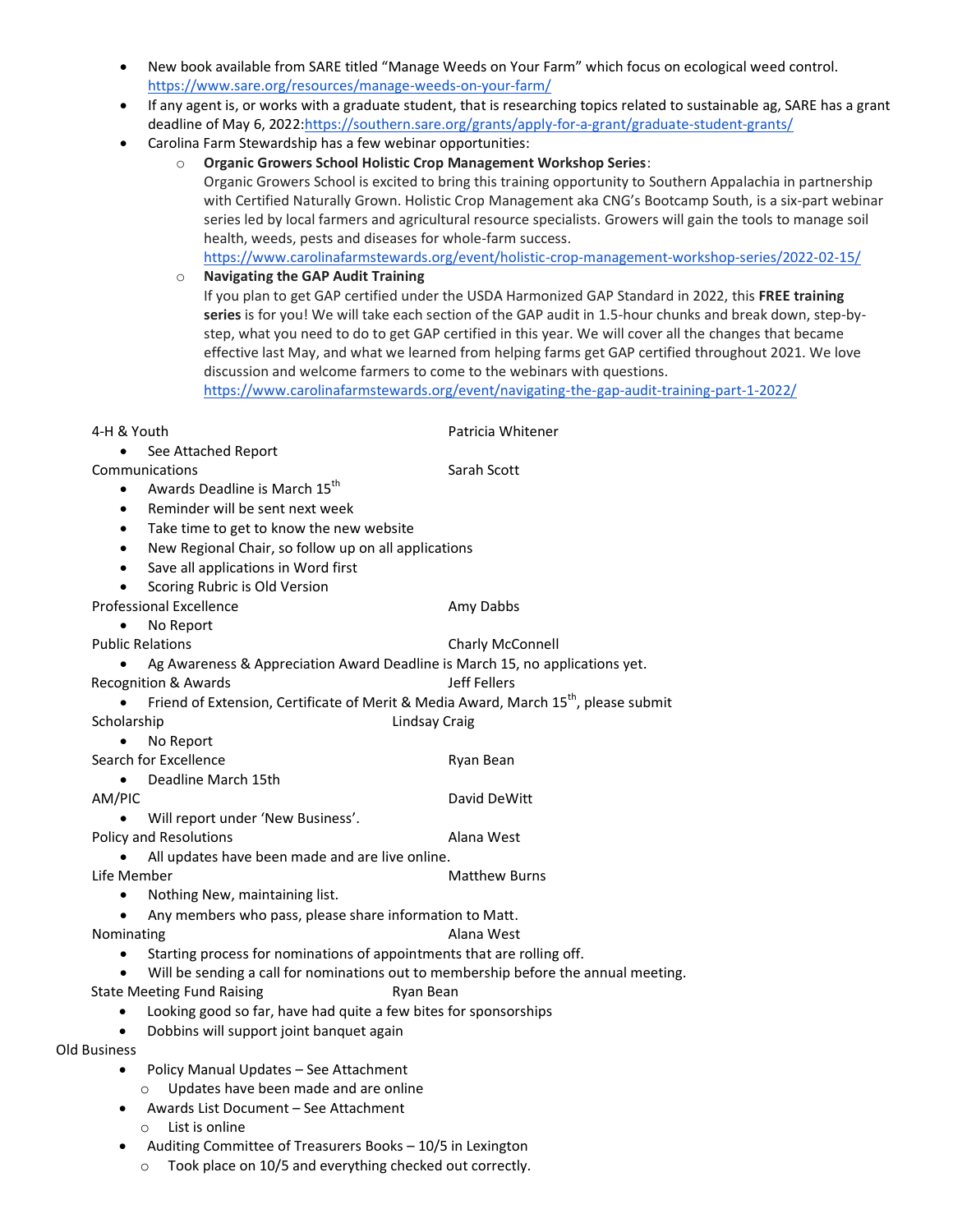- SCACAA AM/PIC 2022- David DeWitt
	- o See 'New Business'
- Membership Update & Drive Announcement
	- o 105 Members
	- o 2 New Life Members

#### New Business

- Professional Development Series and Awards Updates Parker Johnson
	- o In Committee Reports
- JCEP Meeting Update (Brian)
	- o Florida is ready to go, and attendance is expected to be high
	- o Next year Daivid
- PILD Meeting
	- o Arlington VA… David is going
- NACAA AM/PIC Update
	- o Hyatt & Hotel Florence (across street from each other)
	- o Reminder was sent last month Save the Date
	- o Registration \$125 / Rooms \$114
	- o Deadline by April 1st
	- o Wednesday Banquet (115)
	- o Thursday Communications Awards at Lunch (Sandhills Rec), Florence Little Theatre, Taco Truck & Comedian
	- o Friday Breakfast w/ Farm Bureau, Administration Address, Business Mtg w/ Break Outs
- Salary issues/letter to Extension Senate from SCACAA (Zack)
	- o Approached by various people
	- o Consistency on Cost of Living, Inflation, Compression Issues
	- o Zack drafted a letter
	- o Discussion about current state of Extension Senate letter, support of a letter,
	- o ASK other associations for support
	- o Matt Burns one-time funds have a surplus for grant funds that are non-recurring dollars/ there has been correspondence about a 'soft' hiring freeze/ worth following up with Extension Senate
		- David DeWitt moved that we form a committee charged to address member concerns over salary compression, cost of living adjustments, and inflation to move forward with Extension Senate as one voice. Jonathan Croft 2<sup>nd</sup> the motion and the motion was carried unopposed.
			- Volunteers on the Committee Chris Talley, Ryan Bean, Lindsay, Jonathan & David DeWitt

#### 2022 Meeting Dates

- April 5, 10 AM (will be moving date) Lexington with Lunch
	- o As of typing up minutes, the meeting was officially moved to **April 7th at 10am** in Lexington.

#### Adjourn

David DeWitt made a motion to adjourn, Jonathan Croft  $2^{nd}$  the motion and the motion was carried.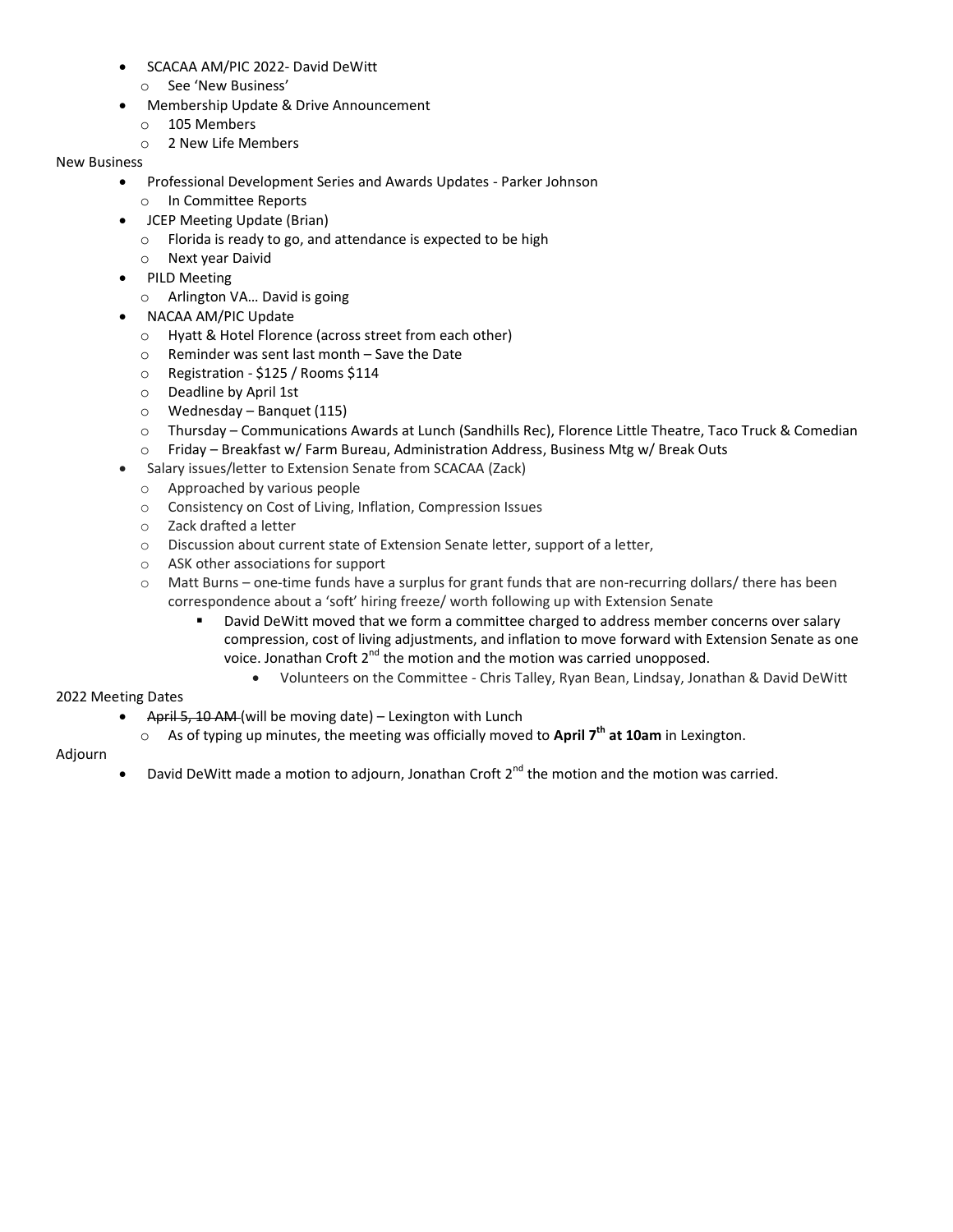

#### **February 17, 2022 4-H Youth Development committee report**

SCACAA Board Members,

Please don't hesitate to reach out to me with any questions, comments, concerns, schemes, zany ideas, and opportunities for shenanigans (all in the name of serving our great state through Extension programs & activities). Please take note of the following 4-H announcements:

- Welcome New 4-H Agents: Colin Crippen, Spartanburg; Deandra Cooper, Williamsburg & Freddricka who moved to the Florence position.
- School garden deliveries are going out across the state and Community & School Garden coordinator, Amy Dabbs, has been making extra efforts to include and connect 4-H with schools who have been awarded gardens through the SC Farm to School grant. Thank you, Amy!
- The search for the 4-H Program Team director was extended and is now closed. The interview process will begin. A total of 25 applications was received.

4-H programming coming up this Spring:

### **4-H CALENDAR**

#### **Spring 2022**

February 19 4-H Pinckney Leadership Roundup Florence, SC February 26 4-H/SCTP Skeet Qualifier - MCGC, Clemson, Partridge Creek, PSC Multiple locations February TBD SC 4-H Forestry Clinic TBA

March 4-6 SCTP Border Skirmish NWTF's Palmetto Shooting Complex

March 4-6 SC 4-H Junior Weekend Camp Long, Aiken, SC

March 5 SC 4-H Junior Presentation Contest Camp Long, Aiken, SC

March 8 SC 4-H Legislative Day Columbia, SC - register through 4hOnline

March 12-13 SC 4-H Hippology and Horse Bowl Clemson, SC

#### **GREENVILLE COUNTY COOPERATIVE EXTENSION SERVICE**

301 University Ridge Suite 4300, Greenville, SC 29630

**P** 864-232-4431 **|www.clemson.edu/extension/greenville**

Clemson University Cooperative Extension Service offers its programs to people of all ages, regardless of race, color, gender, religion, national origin, disability, political beliefs, sexual orientation, gender identity, marital or family status and is an equal opportunity employer.